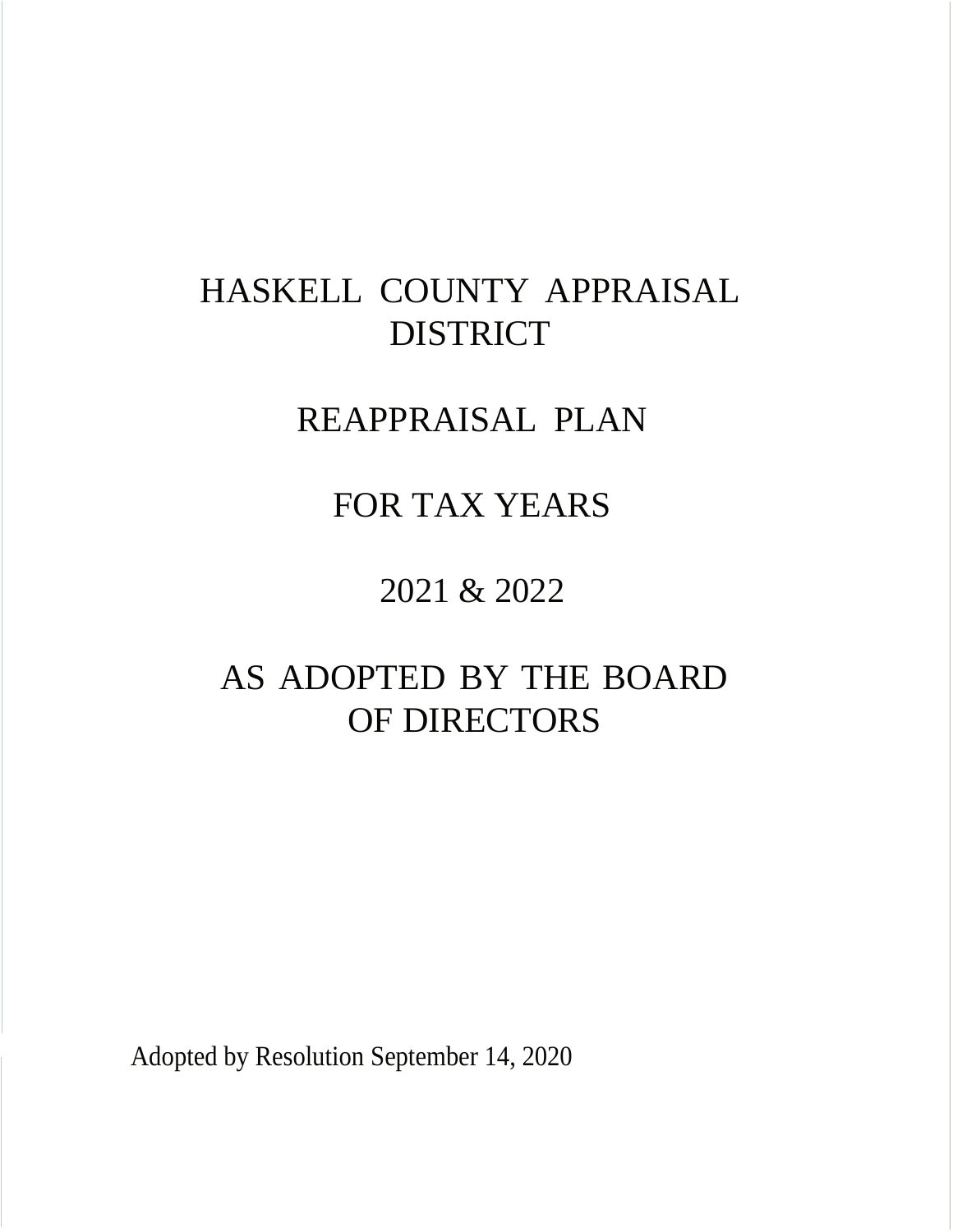# **TABLE OF CONTENTS**

Executive Summary Revaluation Decision (Reappraisal Cycle) Tax Year 2021 Tax Year 2022 Performance Analysis Ratio Study Results Appraisal Accuracy (level of appraisal) Appraisal Uniformity (equity) Analysis of Available Resources Staffing for Reappraisal Year Adopted Budget for 2021 Existing Practices Information Systems (IS) support Existing data and maps Planning and Organization Calendar of Key Events 2021 2022 Performance objectives TargetCompletiondates-2021 Target Completion dates-2022 Production standards for field activities Mass Appraisal Systems Forms and Procedures Revised CAMA System Revisions as Required Data Collection Requirements by Tax Year New Construction Remodeling Re-inspection of problematic market areas Ratio Re-inspection of universe of properties on a specific cycle  $(4-6$  years) Field or office verification of sales data and property characteristics Pilot Study by Tax Year Test new/revised mass appraisal methods Studies by Market Areas Test accuracy and reliability in certain market areas Valuation by Tax Year Market analysis Model Development Model Calibration Calculation of preliminary values Test values for accuracy and uniformity Value Defense Informal Appeals Formal Appeals Burden of proof evidence for market value and equity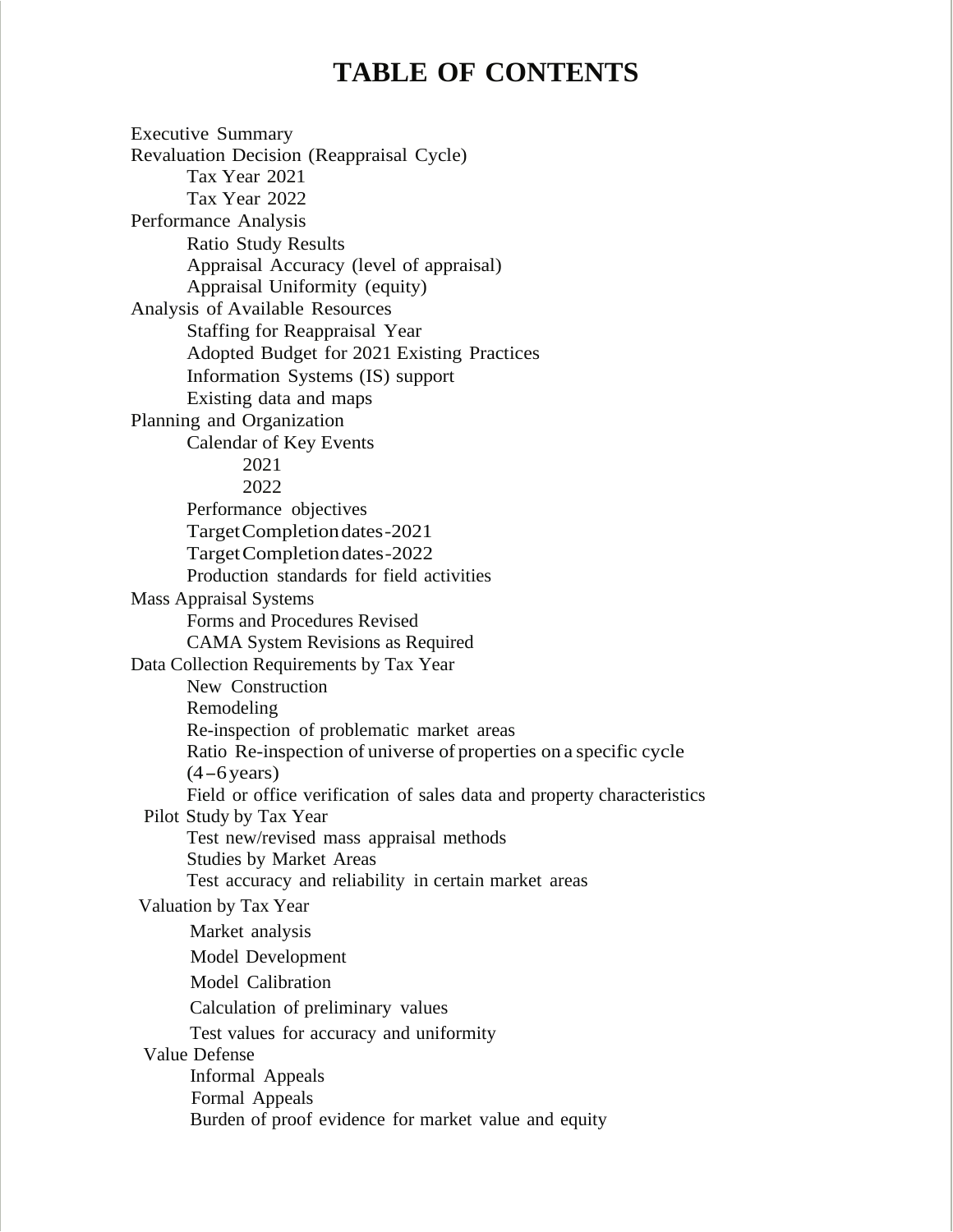#### **EXECUTIVE SUMMARY**

The Haskell County Appraisal District has prepared and published this reappraisal plan and appraisal report to comply with laws set forth in the Texas Property Tax Code. But it is also for the purpose of providing our Board of Directors, citizens and taxpayers with a better understanding of the district's responsibilities and activities. This report has several parts: the laws, a general introduction and several sections describing the appraisal effort by the appraisal district.

#### **TEXAS PROPERTY TAX CODE REQUIREMENT**

#### The Written Plan

Texas Property Tax Code, § 6.05, is amended by adding §§ (i) to read as follows:

(i) To ensure adherence with generally accepted appraisal practices, the Board of Directors of an appraisal district shall develop biennially a written plan for the periodic reappraisal of all property within the boundaries of the district according to the requirements of § 25.18 and shall hold a public hearing to consider the proposed plan. Not later than the 10th day before the date of the hearing, the secretary of the board shall deliver to the presiding officer of the governing body of each taxing unit participating in the district a written notice of the date, time, and place of the hearing. Not later than September 15 of each even numbered year, the board shall complete its hearings, make any amendments, and by resolution finally approve the plan. Copies of the approved plan shall be distributed to the presiding officer of the governing body of each taxing unit participating in the district and to the comptroller within 60 days of the approval date.

#### Plan for Periodic Reappraisal

Texas Property Tax Code § 25.18, §§ (a) and (b) are amended to read as follows:

- (a) Each appraisal office shall implement the plan for periodic reappraisal of property approved by the board of directors under Section 6.05(i)
- (b) The plan shall provide for the following reappraisal activities for all real and personal property in the district at least once every three years:
	- (1) Identifying properties to be appraised through physical inspection or by other reliable means of identification, including deeds or other legal documentation, aerial photographs, land-based photographs, surveys, maps, and property sketches;
	- (2) Identifying and updating relevant characteristics of each property in the appraisal records;
	- (3) Defining market areas in the district;
	- (4) Identifying property characteristics that affect property value in each market area, including:

(A) The location and market area of property;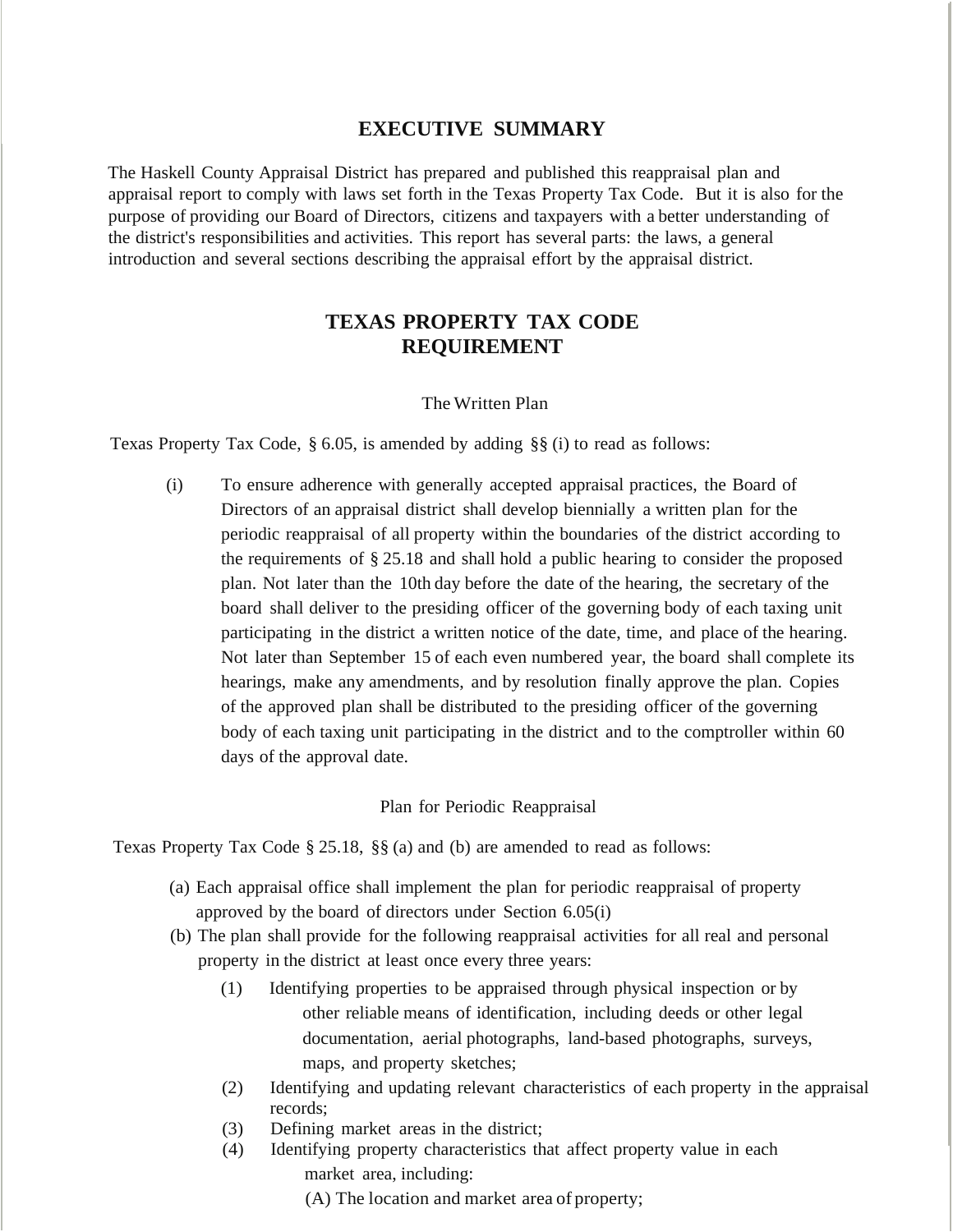- (B) Physical attributes of property, such as size, age, and condition;
- (C) Legal and economic attributes; and
- (D) Easements, covenants, leases, reservations, contracts,

declarations, special assessments, ordinances, or legal restrictions;

- (5) Developing an appraisal model that reflects the relationship among the property characteristics affecting value in each market area and determines the contribution of individual property characteristics;
- (6) Applying the conclusions reflected in the model to the characteristics of the properties being appraised; and
- (7) Reviewing the appraisal results to determine value.

# **REVALUATION DECISION (REAPPRAISAL CYCLE)**

By policy adopted by the Board of Directors the Haskell CAD reappraises all property in the district within a three-year period. The reappraisal year is a complete appraisal of a portion of properties in the district. Tax year 2010 was a reappraisal year for all residential property in the county. The cost schedule for residential properties was updated to current market analysis. For the 2021 tax year the residential properties at Lake Stamford and in all cities, with the exception of Haskell, will be reappraised. In tax year 2022, all residential properties within the city of Haskell will be reappraised. Tax year 2023 is a reappraisal year in which all rural properties, within the county, will be reappraised. Commercial properties will be worked along with the real properties where located.

The business personal property in Haskell County is appraised in its entirety annually. Discovery of new business personal property is done utilizing sales tax permits, telephone directories, newspaper advertisement and assumed names filed with the county clerk's office. The business owners are required by the property tax code to file a rendition annually. The rendition is the primary means of valuation of personal property.

All land tracts, to include agriculture properties, will be inspected and/or audited on an annual basis through either physical inspection or inspection through the use of in house aerial photography or google earth.

Agricultural valuation is calculated annually by Pritchard and Abbott and is further outlined in the Reappraisal Plan submitted by that office. Land market value analysis will be performed on an annual basis.

## **REAPPRAISAL AND NON-REAPPRAISAL YEAR ACTIVITIES**

- 1. Performance Analysis the equalized values from the previous tax year are analyzed with ratio studies to determine the appraisal accuracy and appraisal uniformity overall and by market area within property reporting categories. Ratio studies are conducted in compliance with the current Standard on Ratio Studies of the International Association of Assessing Officers.
- 2. Analysis of Available Resources staffing and budget requirements for tax year 2019 are detailed in the budget, as adopted by the board of directors and attached to the written biennial plan by reference. Existing appraisal practices, which are continued from year to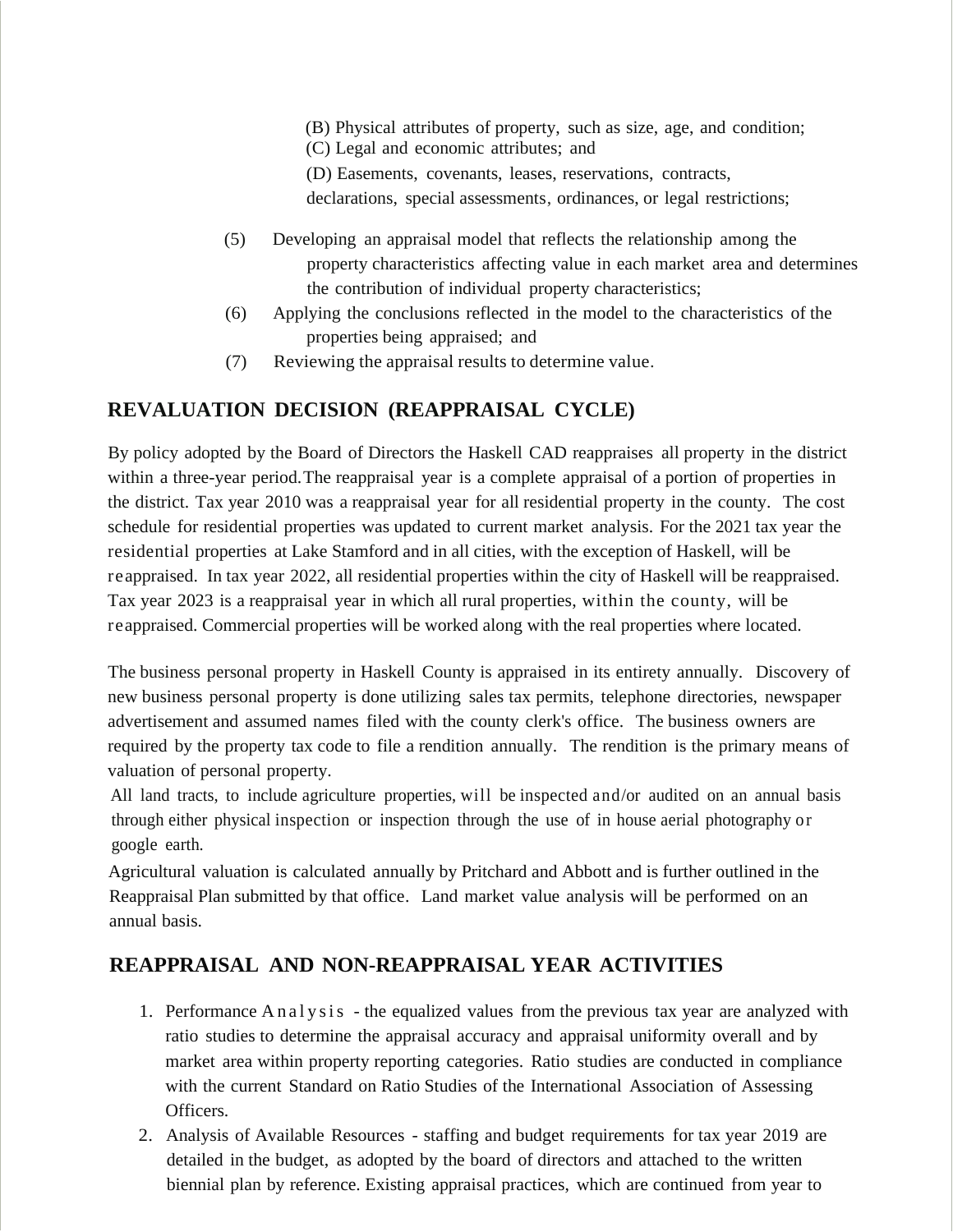year, are identified and methods utilized to keep these practices current are specified. Information Systems (IS) support is detailed with year specific functions identified and system upgrades scheduled. Existing maps and data requirements are specified and updates scheduled.

- 3. Planning and Organization a calendar of key events with critical completion dates is prepared for each major work area. This calendar identifies all key events for appraisal, clerical, customer service, and information systems. A calendar is prepared for tax years 2021 and 2022. Production standards for field activities are calculated and incorporated in the planning and scheduling process.
- 4. Mass Appraisal System Computer Assisted Mass Appraisal (CAMA) system revisions required are specified and scheduled with Information Systems. All computerized forms and IS procedures are reviewed and revised as required.
- 5. Data Collection Requirements field and office procedures are reviewed and revised as required for data collection. Activities scheduled for each tax year include new construction, demolition, remodeling, re- inspection of problematic market areas, re-inspection of the universe of properties on a specific cycle (3 years), and field or office verification of sales data and property characteristics.
- 6. Ratio studies, by market area, are conducted on proposed values each tax year. Proposed values on each category are tested for accuracy and reliability in randomly selected market areas.
- 7. Valuation by tax year using market analysis of comparable sales and locally tested cost data, valuation models are specified and calibrated in compliance with supplemental standards from the International Association of Assessing Officers and the Uniform Standards of Professional Appraisal Practice. The calculated values are tested for accuracy and uniformity using ratio studies.
- 8. Value defense evidence to be used by the appraisal district to meet its burden of proof for market value and equity in both informal and formal appraisal review board hearings is specified and tested.

## **REVALUATION DECISION**

By policy adopted by the Board of Directors, the Haskell CAD reappraises all property in the district within a three-year period. The reappraisal year is a complete appraisal of all designated properties in a designated area of the district. The non-reappraisal years are used to pick up new construction, adjust for changes in property characteristics that affect value, and adjust previous year values for equalization.

#### TAX YEAR 2021

For tax year 2021, HCAD will reappraise the properties at Lake Stamford and all the cities, except for the City of Haskell. The Haskell County market value of land is reappraised each year. The Haskell County market value and agricultural value of land is reappraised each year. Business personal property is appraised each year.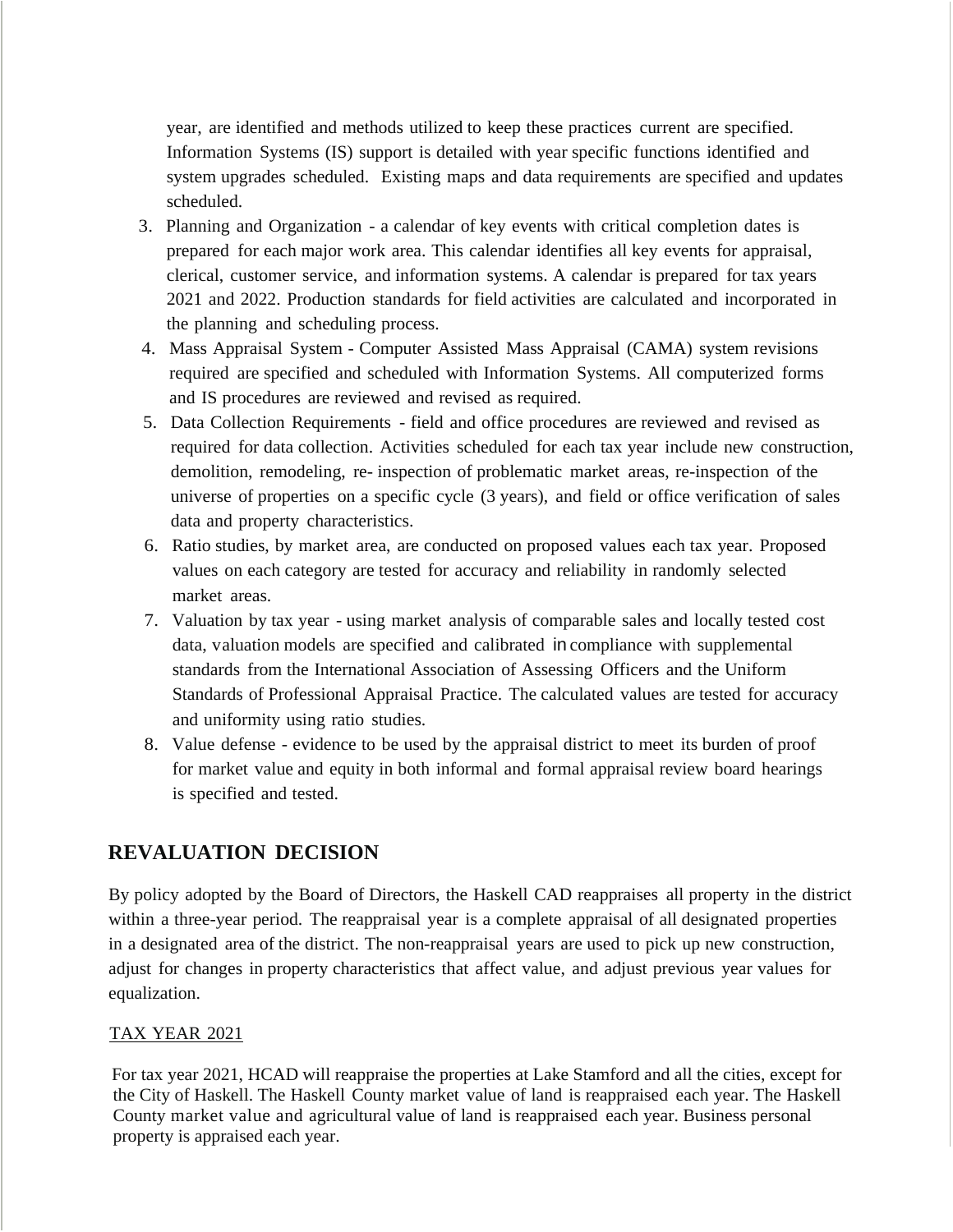#### TAX YEAR 2022

Tax year 2022 is a reappraisal year in which the residential rural properties of the City of Haskell will be appraised. Business personal property is appraised each year. The Haskell County market value of land is reappraised each year. The Haskell County agricultural value of the land is reappraised each year.

## **PERFORMANCE ANALYSIS**

In each year the previous tax year's equalized values will be analyzed with ratio studies to determine appraisal accuracy and appraisal uniformity overall and by market area within state property reporting categories and district defined market areas. Market areas defined for Haskell county land are school district boundaries. Market areas for improvement property are based on construction, economic factors, and sales. Based upon the market area of improvement property a code is assigned to reflect the effect these factors have on a specific area. Ratio studies are conducted in compliance with the current Standard on Ratio Studies from the IAAO. Mean, median, and weighted mean ratios are calculated for properties in each reporting category to measure the level of appraisal (appraisal accuracy). The mean ratio is calculated in each market area to indicate the level of appraisal (appraisal accuracy) by property reporting category. In the 2016 reappraisal year this analysis is used to develop the starting point for establishing the level and accuracy of appraisal performance. In the non-reappraisal year this analysis is used to indicate the uniformity or equity of existing appraisals.

## **ANALYSIS OF AVAILABLE RESOURCES**

Staffing and budget requirements for tax year 2021 are detailed in the 2021 appraisal district budget, as adopted by the board of directors and attached to the written biennial plan by reference. This reappraisal plan is adjusted to reflect the available staffing in tax year 2021 and the anticipated staffing for tax year 2022. Staffing will impact the cycle of real property re-inspection and personal property on-site review that can be accomplished in the 2021 - 2022 time period. Existing appraisal practices, which are continued from year to year, are identified and methods utilized to keep these practices current are specified. In, the reappraisal year, real property appraisal depreciation tables and cost new tables are tested against verified sales data to ensure they represent current market data. The cap rate study by commercial real property type is updated from current market data and market rents are reviewed and updated from local published data. Personal property density schedules are tested and analyzed based on rendition and prior year hearing documentation. Information Systems (IS) support is detailed with year specific functions identified and system upgrades scheduled. Computer generated forms are reviewed for revisions based on year and reappraisal status. Legislative changes are scheduled for completion and testing. Existing maps and data requirements are specified and updates scheduled.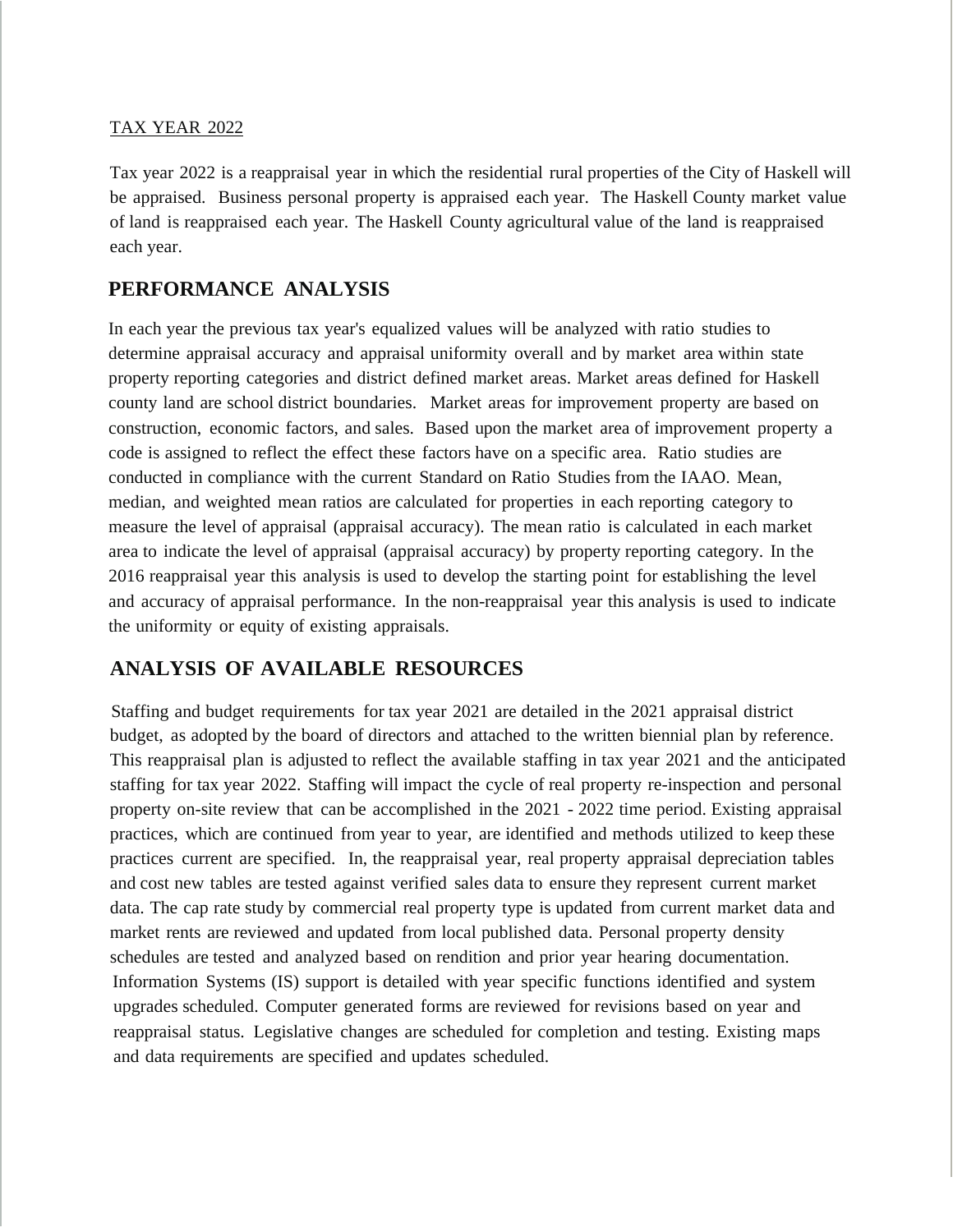The Board has contracted with Pritchard and Abbott, Inc. to provide personnel and expertise towards the completion ofthe appraisal of minerals, agricultural use, utilities, and industrial personal property. Pritchard and Abbott perform field work, data analysis, and taxpayer protest portions of the reappraisal plan.

# **PLANNING AND ORGANIZATION**

A calendar of key events with critical completion dates is prepared for each major work area. This calendar identifies all key events for appraisal, clerical, customer service, and information systems. Production standards for field activities are calculated and incorporated in the planning and scheduling process.

#### 2021 CALENDAR OF KEY EVENTS

January through March:

- Mail homestead applications, special-use valuation applications, personal property renditions, exemption applications, and other required forms.
- Complete field inspections as provided by the reappraisal plan area.
- Run sales ratio reports. Compare CAD values to sales information. Identify and make necessary schedule adjustments.

April through May:

- Finalize all field work and data collection.
- Complete data entry of all reappraisal and maintenance changes.
- Refine sales analysis and mass appraisal schedules.
- Statistically test schedules.
- Mail Notices of Appraised Value.
- Submission of records to the ARB
- Certify estimates of taxable value to taxing entities.
- Begin holding informal hearings

#### May through Ju*n*e:

- Continue with informal hearings.
- Deadline for filing protests with ARB.

July:

- Hold ARB Hearings.
- Make all changes to records as ordered by the ARB.
- Process and mail ARB Orders of Determination.
- Appraisal Review Board approves the appraisal records by July 20th or as soon after as practical.
- Chief Appraiser certifies the appraisal roll to the taxing units by July 25th or as soon after as practical.

While all work has not been shown on the schedule, the district has endeavored to identify the main annual tasks.

The same timetable and duties apply in each year. The reappraisal steps as outlined for 2021 will be followed for 2022.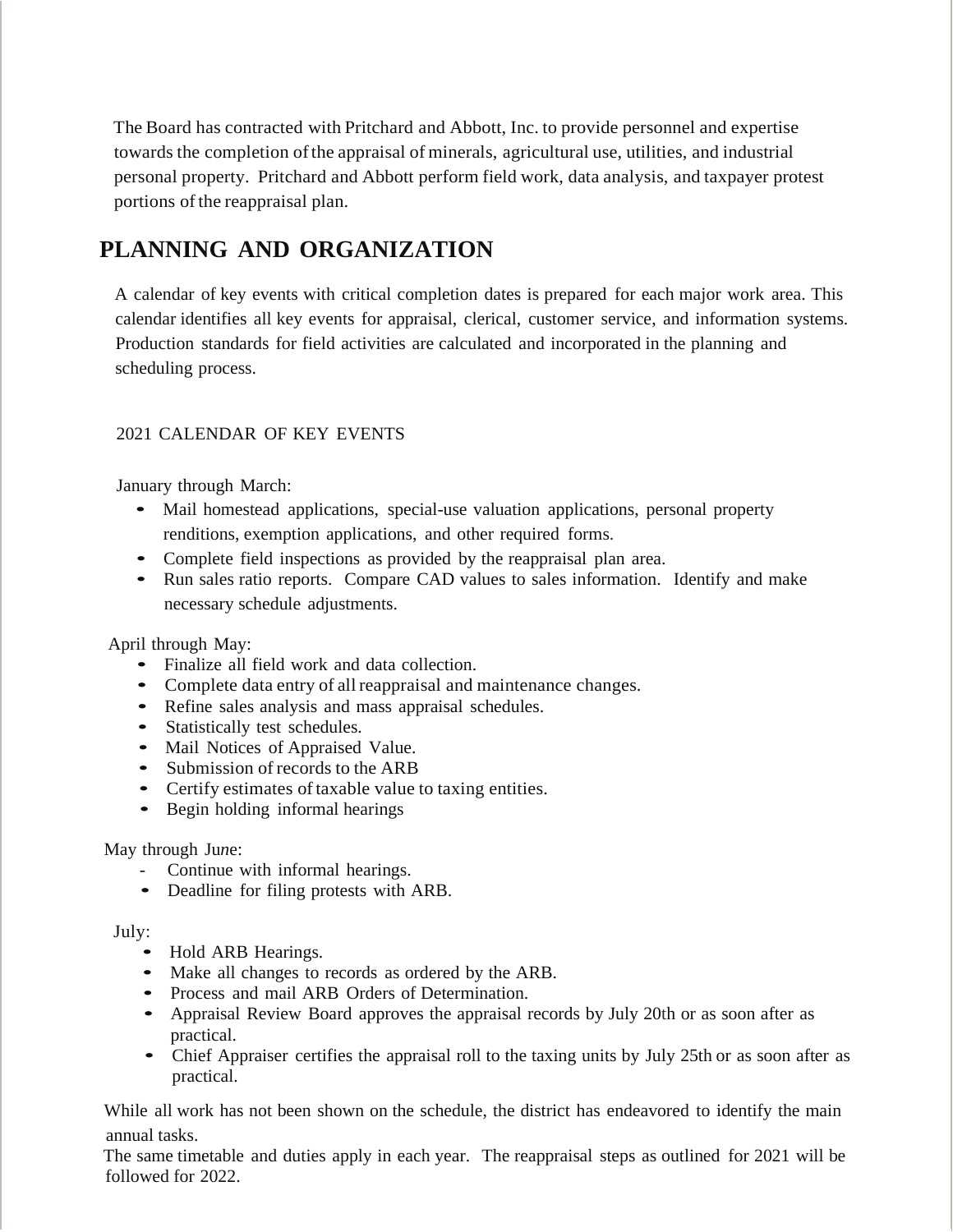### **MASS APPRAISAL SYSTEM**

Computer Assisted Mass Appraisal (CAMA) system revisions are specified and scheduled with Information Systems. All computerized forms and IS procedures are reviewed and revised as required. The following details these procedures as it relates the 2021 and 2022 tax years:

#### REAL PROPERTY VALUATION

Revisions to cost models, income models, and market models are specified, updated and tested each tax year.

Cost schedules are tested with market data (sales) to insure the appraisal district is in compliance with Texas Property Tax Code, Section 23.011. Replacement cost new tables as well as depreciation tables are tested for accuracy and uniformity using ratio study tools and compared with cost data from recognized industry leaders, such as Marshall & Swift.

Land tables are updated using current market data (sales) and then tested with ratio study tools. Value modifiers are developed for property categories by market area and tested on a pilot basis with ratio study tools.

Income, expense, and occupancy data is updated in the income models for each market area and cap rate studies are completed using current sales data. The resulting models are tested using ratio study tools.

Legal and economic attributes are considered when using a neighborhood code which is by taxing unit then by improvement type such as brick or frame. The economic adjustment percentage is based on sales within the jurisdiction.

Easements, covenants, leases, reservations, contracts, declarations, special assessments, ordinances, or legal restrictions are considered at the time of deed transfer and coded for field check as needed.

#### PERSONAL PROPERTY VALUATION

Density schedules are updated using data received during the previous tax year from renditions and hearing documentation. Valuation procedures are reviewed and modified as needed then tested.

#### NOTICE OF APPRAISED VALUE PROCESS

25.19 Notice of Appraised Value - appraisal notice forms are reviewed and edited for updates and changes signed off on by appraisal district management. Updates include the latest copy of Comptrollers Taxpayer Remedies.

#### HEARING PROCESS

Protest hearing scheduling for informal and formal Appraisal Review Board hearings is reviewed and updated as required. Standards of documentation are reviewed and amended as required. The appraisal district hearing documentation is reviewed and updated to reflect the current valuation process. Production of documentation is tested and compliance with HB 201 is insured.

## **DATA COLLECTION REQUIREMENTS**

 Field and office procedures are reviewed and revised as required for data collection. Activities scheduled for each tax year include new construction, demolition, remodeling, re-inspection of problematic market areas, and re-inspection of the universe of properties on a specific cycle (3 years).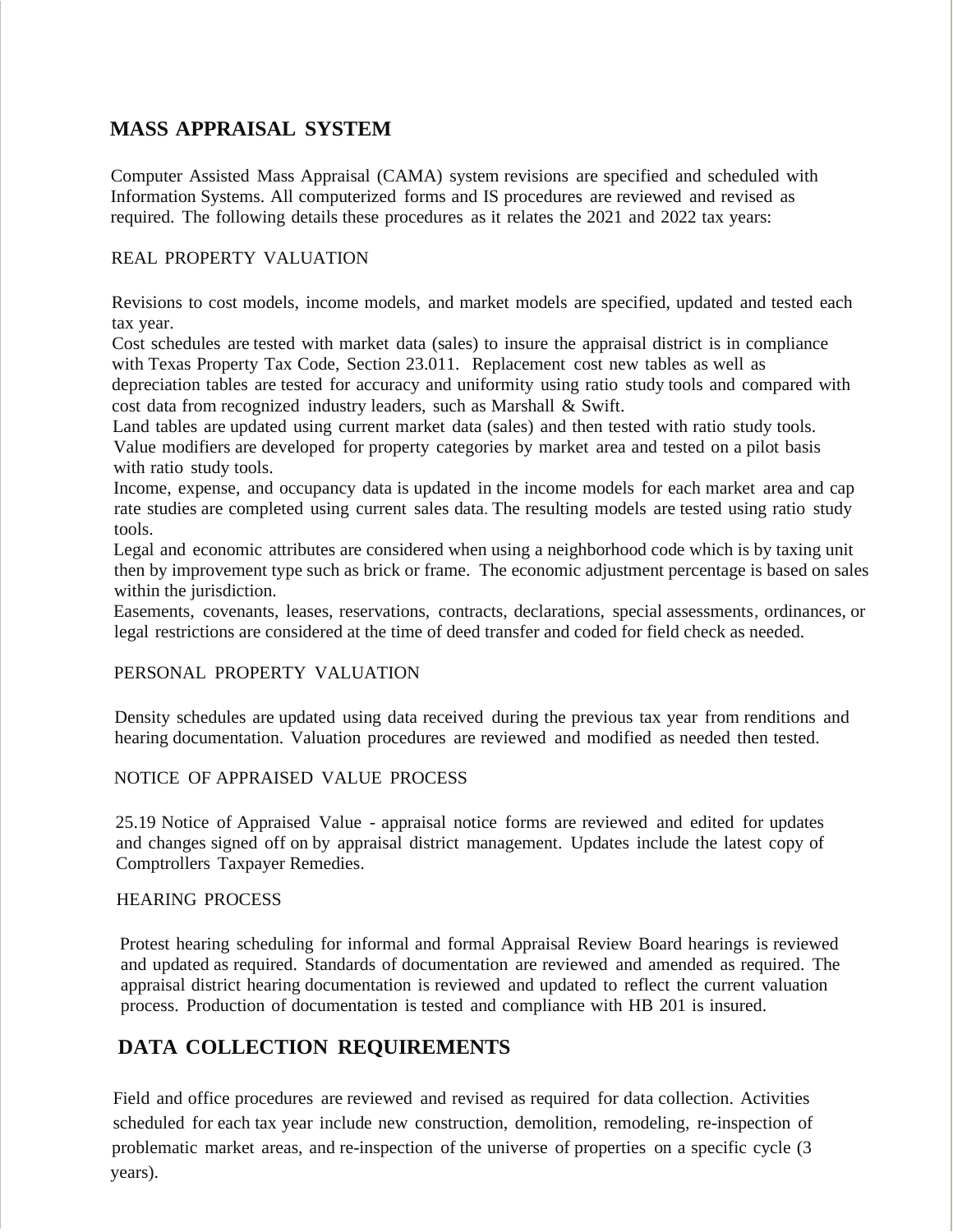#### NEW CONSTRUCTION /DEMOLITION

New construction field and office review procedures are identified and revised as required. Field production standards are established and procedures for monitoring tested. Source of building permits are confirmed and input procedures are identified. Process of verifying demolition of improvements is specified. This critical annual activity is projected and entered on the key events calendar for each tax year.

#### REMODELING

Market areas with extensive improvement remodeling are identified, verified and field activities scheduled to update property characteristic data. Updates to valuation procedures are tested with ratio studies before finalized in the valuation modeling. This field activity when entered in the key events calendar must be monitored carefully.

#### RE-INSPECTION OF PROBLEMATIC MARKET AREAS

Real property market areas, by property classification, are tested for: low or high protest volumes; low or high sales ratios; or high coefficient of dispersion. Market areas that fail any or all of these tests are determined to be problematic. Field reviews are scheduled to verify and/or correct property characteristic data. Additional sales data is researched and verified. In the absence of adequate market data, neighborhood delineation is verified and neighborhood clusters are identified.

#### RE-INSPECTION OF THE UNIVERSE OF PROPERTIES

The IAAO, Standard on Mass Appraisal of Real Property specifies that the universe of properties should be re- inspected on a cycle of 4-6 years. The annual re-inspection requirements for tax years 2021 and 2022 are identified by property type and property classification and scheduled on the key events calendar.

#### FIELD OR OFFICE VERIFICATION OF SALES DATA AND PROPERTY **CHARACTERISTICS**

Sales information must be verified and property characteristic data contemporaneous with the date of the sale captured. The sale ratio tools require that the property that sold must equal the property appraised in order that statistical analysis results will be valid.

#### **PILOT STUDY**

New and/or revised mass appraisal models are tested on randomly selected market areas. These modeling tests (sales ratio studies) are conducted each tax year. Actual test results are compared with anticipated results and those models not performing satisfactorily are refined and retested. The procedures used for model specification and model calibration are in compliance with Uniform Standards of Professional Appraisal Practice, Standard Rule 6.

#### **VALUATION BY TAX YEAR**

Valuation by tax year -using market analysis of comparable sales and locally tested cost data, market area specific income and expense data, valuation models are specified and calibrated in compliance with the supplemental standards from the International Association of Assessing Officers and the Uniform Standards of Professional Appraisal Practice. The calculated values are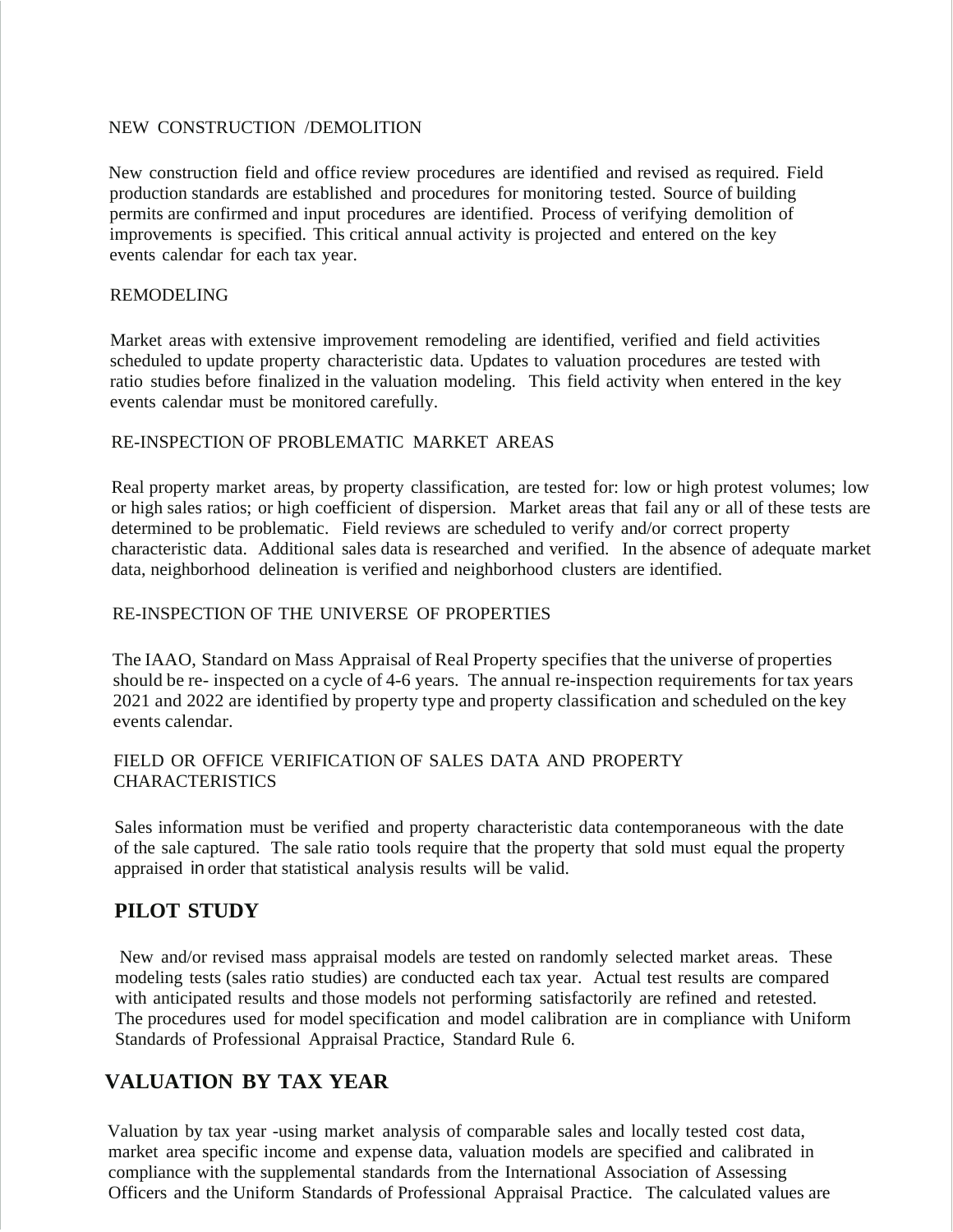tested for accuracy and uniformity using ratio studies.

Performance standards are those as established by the IAAO Standard on Ratio Studies. Property values in all market areas are updated each reappraisal year. Properties in selected market areas are updated in non-- reappraisal years.

Market Approach: This approach may be defined as one which uses data available from actual transactions recorded in the market place itself; i.e., sales of comparable properties from which a comparison to the subject property can be made. Ideally, this approach's main advantage involves not only an opinion, but an opinion supported by the actual spending of money.

Cost Approach: The use of cost data in an appraisal for market value is based upon the economic principle of substitution. The cost approach typically derives value by a model that begins with replacement cost new (RCN) and then applies depreciation in all its forms (physical depreciation, functional and economic obsolescence).

Income Approach: This approach to value most readily yields itself to the appraisal of a business or mineral interest. Data is readily available where by a model can be created that reasonable estimates a future income steam to the property. This future income may then be converted (discounted) into an estimate of current value. Many refer to this as a capitalization method, because capitalization is a process of converting an income stream into a capital sum (value). As with any method, the final value is no better than the reliability of the input data. The assumption is that people purchase the property for the future income the property will yield.

# **RESIDENTIAL REAL PROPERTY**

SALES COMPARISON APPROACH TO VALUE COST APPROACH TO VALUE INCOME APPROACH TO VALUE

# **SPECIAL INVENTORY RESIDENTIAL PROPERTY**

SALES COMPARISON APPROACH TO VALUE COST APPROACH TO VALUE INCOME APPROACH TO VALUE

# **MULTIFAMILY RESIDENTIAL PROPERTY**

SALES COMPARISON APPROACH TO VALUE COST APPROACH TO VALUE INCOME APPROACH TO VALUE

# **COMMERCIAL REAL PROPERTY**

SALES COMPARISON APPROACH TO VALUE COST APPROACH TO VALUE INCOME APPROACH TO VALUE